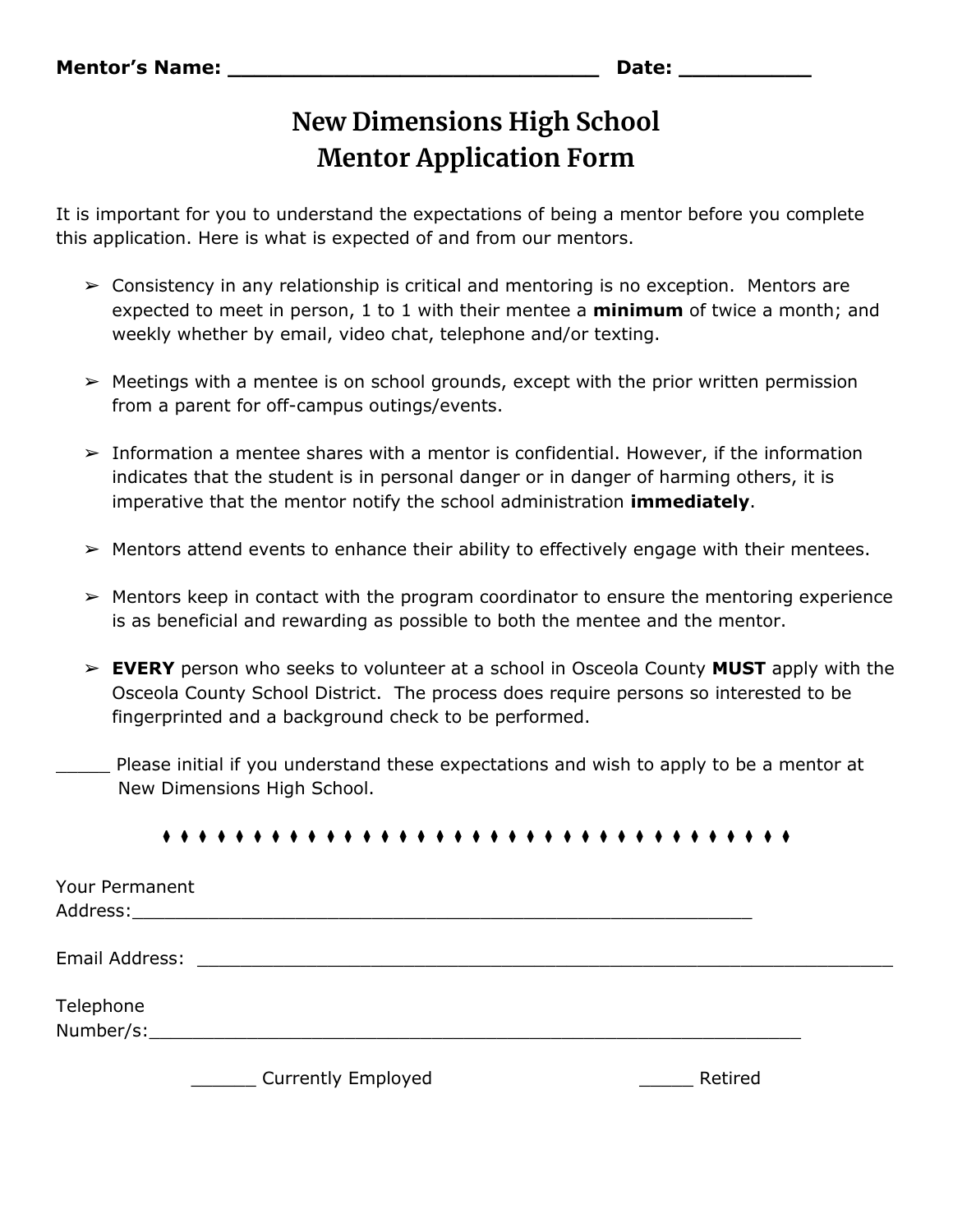If currently employed, please provide the name of your employer, your job title, and description of your responsibilities:

| <b>Education Completed:</b>                                                          |  |
|--------------------------------------------------------------------------------------|--|
| Lacken Ligh School Communication College College College Cother                      |  |
|                                                                                      |  |
|                                                                                      |  |
| Do you have a preference as to:                                                      |  |
|                                                                                      |  |
| The gender of your mentee?<br><u>same serves and the Yes</u><br>____________ No      |  |
| The cognitive ability or your mentee? ________ Yes<br><b>Solution</b> No             |  |
|                                                                                      |  |
|                                                                                      |  |
| Is there a specific student with whom you would like to work? ______ Yes ________ No |  |
|                                                                                      |  |
| What do you like to do in your leisure time? ___________________________________     |  |
| <u> 1989 - Johann Stoff, amerikansk politiker (d. 1989)</u>                          |  |
| What other volunteer activities do you dedicate your time? _____________________     |  |
|                                                                                      |  |
|                                                                                      |  |

Please list three references who have known you for more than one year. Print their complete names, email addresses, telephone numbers, and their relationship to you. Family members may not serve as a reference.

| Reference 1 | Reference 2 | Reference 3 |
|-------------|-------------|-------------|
|             |             |             |